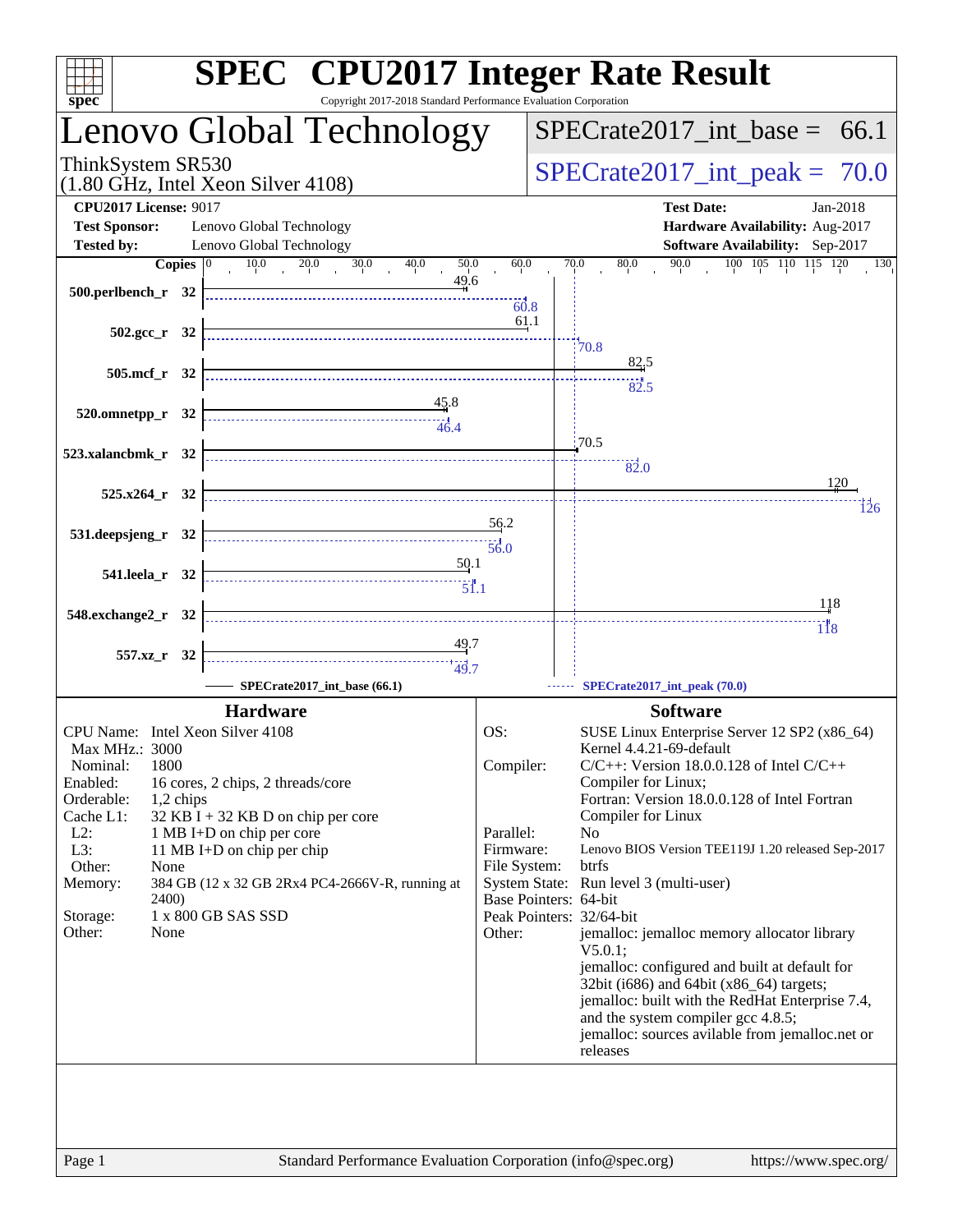

## Lenovo Global Technology

(1.80 GHz, Intel Xeon Silver 4108)

ThinkSystem SR530<br>  $\begin{array}{r} \text{SPECrate2017} \\ \text{SPECrate2017} \\ \text{int peak} = 70.0 \end{array}$ 

SPECrate2017 int\_base =  $66.1$ 

**[Test Sponsor:](http://www.spec.org/auto/cpu2017/Docs/result-fields.html#TestSponsor)** Lenovo Global Technology **[Hardware Availability:](http://www.spec.org/auto/cpu2017/Docs/result-fields.html#HardwareAvailability)** Aug-2017

**[CPU2017 License:](http://www.spec.org/auto/cpu2017/Docs/result-fields.html#CPU2017License)** 9017 **[Test Date:](http://www.spec.org/auto/cpu2017/Docs/result-fields.html#TestDate)** Jan-2018 **[Tested by:](http://www.spec.org/auto/cpu2017/Docs/result-fields.html#Testedby)** Lenovo Global Technology **[Software Availability:](http://www.spec.org/auto/cpu2017/Docs/result-fields.html#SoftwareAvailability)** Sep-2017

### **[Results Table](http://www.spec.org/auto/cpu2017/Docs/result-fields.html#ResultsTable)**

|                                   | <b>Base</b>   |                |       |                |       | <b>Peak</b>    |       |               |                |              |                |              |                |              |
|-----------------------------------|---------------|----------------|-------|----------------|-------|----------------|-------|---------------|----------------|--------------|----------------|--------------|----------------|--------------|
| <b>Benchmark</b>                  | <b>Copies</b> | <b>Seconds</b> | Ratio | <b>Seconds</b> | Ratio | <b>Seconds</b> | Ratio | <b>Copies</b> | <b>Seconds</b> | <b>Ratio</b> | <b>Seconds</b> | <b>Ratio</b> | <b>Seconds</b> | <b>Ratio</b> |
| $500.$ perlbench_r                | 32            | 1036           | 49.2  | 1023           | 49.8  | 1027           | 49.6  | 32            | 837            | 60.8         | 838            | 60.8         | 838            | 60.8         |
| $502.\text{gcc}_{r}$              | 32            | 741            | 61.1  | 741            | 61.1  | 740            | 61.2  | 32            | 640            | 70.8         | 640            | 70.8         | 640            | 70.8         |
| $505$ .mcf r                      | 32            | 627            | 82.5  | 627            | 82.5  | 622            | 83.1  | 32            | 626            | 82.5         | 624            | 82.9         | 627            | 82.5         |
| 520.omnetpp_r                     | 32            | 924            | 45.4  | 913            | 46.0  | 916            | 45.8  | 32            | 908            | 46.2         | 905            | 46.4         | 905            | 46.4         |
| 523.xalancbmk r                   | 32            | 479            | 70.5  | 480            | 70.4  | 478            | 70.7  | 32            | 412            | 81.9         | 412            | 82.0         | 412            | 82.0         |
| 525.x264 r                        | 32            | 470            | 119   | 454            | 123   | 468            | 120   | 32            | 446            | 126          | 451            | 124          | 446            | 126          |
| 531.deepsjeng_r                   | 32            | 652            | 56.2  | 652            | 56.2  | 652            | 56.3  | 32            | 655            | 56.0         | 655            | 56.0         | 654            | 56.1         |
| 541.leela r                       | 32            | 1057           | 50.1  | 1059           | 50.1  | 1056           | 50.2  | 32            | 1034           | 51.3         | 1036           | 51.1         | 1042           | 50.9         |
| 548.exchange2_r                   | 32            | 709            | 118   | 710            | 118   | 712            | 118   | 32            | 713            | 118          | 710            | 118          | 712            | <u>118</u>   |
| 557.xz r                          | 32            | 695            | 49.7  | 695            | 49.7  | 696            | 49.6  | 32            | 695            | 49.7         | 696            | <u>49.7</u>  | 738            | 46.8         |
| $SPECrate2017$ int base =<br>66.1 |               |                |       |                |       |                |       |               |                |              |                |              |                |              |

**[SPECrate2017\\_int\\_peak =](http://www.spec.org/auto/cpu2017/Docs/result-fields.html#SPECrate2017intpeak) 70.0**

Results appear in the [order in which they were run.](http://www.spec.org/auto/cpu2017/Docs/result-fields.html#RunOrder) Bold underlined text [indicates a median measurement.](http://www.spec.org/auto/cpu2017/Docs/result-fields.html#Median)

#### **[Submit Notes](http://www.spec.org/auto/cpu2017/Docs/result-fields.html#SubmitNotes)**

 The numactl mechanism was used to bind copies to processors. The config file option 'submit' was used to generate numactl commands to bind each copy to a specific processor. For details, please see the config file.

#### **[Operating System Notes](http://www.spec.org/auto/cpu2017/Docs/result-fields.html#OperatingSystemNotes)**

Stack size set to unlimited using "ulimit -s unlimited"

#### **[General Notes](http://www.spec.org/auto/cpu2017/Docs/result-fields.html#GeneralNotes)**

Environment variables set by runcpu before the start of the run: LD\_LIBRARY\_PATH = "/home/cpu2017.1.0.2.ic18.0/lib/ia32:/home/cpu2017.1.0.2.ic18.0/lib/intel64" LD\_LIBRARY\_PATH = "\$LD\_LIBRARY\_PATH:/home/cpu2017.1.0.2.ic18.0/je5.0.1-32:/home/cpu2017.1.0.2.ic18.0/je5.0.1-64" Binaries compiled on a system with 1x Intel Core i7-4790 CPU + 32GB RAM memory using Redhat Enterprise Linux 7.4 Transparent Huge Pages enabled by default Prior to runcpu invocation Filesystem page cache synced and cleared with: sync; echo 3> /proc/sys/vm/drop\_caches runcpu command invoked through numactl i.e.: numactl --interleave=all runcpu <etc> No: The test sponsor attests, as of date of publication, that CVE-2017-5754 (Meltdown) is mitigated in the system as tested and documented. No: The test sponsor attests, as of date of publication, that CVE-2017-5753 (Spectre variant 1) is mitigated in the system as tested and documented. No: The test sponsor attests, as of date of publication, that CVE-2017-5715 (Spectre variant 2) is mitigated in the system as tested and documented.

**(Continued on next page)**

| Page 2<br>Standard Performance Evaluation Corporation (info@spec.org) | https://www.spec.org/ |
|-----------------------------------------------------------------------|-----------------------|
|-----------------------------------------------------------------------|-----------------------|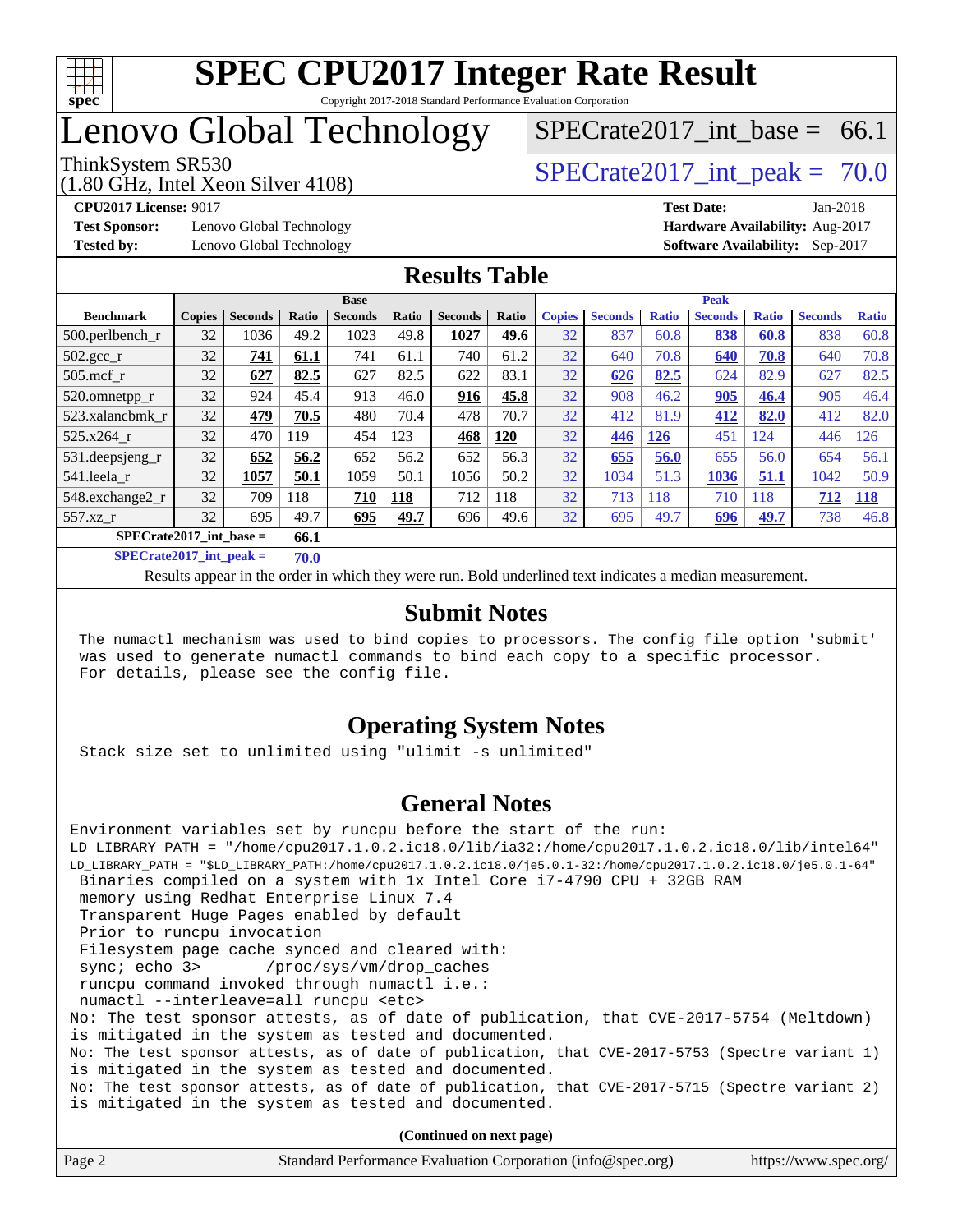

Copyright 2017-2018 Standard Performance Evaluation Corporation

## Lenovo Global Technology

ThinkSystem SR530  $SPECrate2017$  int peak = 70.0 SPECrate2017 int\_base =  $66.1$ 

(1.80 GHz, Intel Xeon Silver 4108)

**[CPU2017 License:](http://www.spec.org/auto/cpu2017/Docs/result-fields.html#CPU2017License)** 9017 **[Test Date:](http://www.spec.org/auto/cpu2017/Docs/result-fields.html#TestDate)** Jan-2018 **[Test Sponsor:](http://www.spec.org/auto/cpu2017/Docs/result-fields.html#TestSponsor)** Lenovo Global Technology **[Hardware Availability:](http://www.spec.org/auto/cpu2017/Docs/result-fields.html#HardwareAvailability)** Aug-2017 **[Tested by:](http://www.spec.org/auto/cpu2017/Docs/result-fields.html#Testedby)** Lenovo Global Technology **[Software Availability:](http://www.spec.org/auto/cpu2017/Docs/result-fields.html#SoftwareAvailability)** Sep-2017

### **[General Notes \(Continued\)](http://www.spec.org/auto/cpu2017/Docs/result-fields.html#GeneralNotes)**

This benchmark result is intended to provide perspective on past performance using the historical hardware and/or software described on this result page.

The system as described on this result page was formerly generally available. At the time of this publication, it may not be shipping, and/or may not be supported, and/or may fail to meet other tests of General Availability described in the SPEC OSG Policy document, <http://www.spec.org/osg/policy.html>

This measured result may not be representative of the result that would be measured were this benchmark run with hardware and software available as of the publication date.

### **[Platform Notes](http://www.spec.org/auto/cpu2017/Docs/result-fields.html#PlatformNotes)**

BIOS configuration: Choose Operating Mode set to Maximum Performance DCU Streamer Prefetcher set to Enable MONITORMWAIT set to Enable SNC set to Enable XPT Prefetcher set to Enable Stale AtoS set to Enable Sysinfo program /home/cpu2017.1.0.2.ic18.0/bin/sysinfo Rev: r5797 of 2017-06-14 96c45e4568ad54c135fd618bcc091c0f running on linux-ickx Tue Jan 2 23:10:59 2018 SUT (System Under Test) info as seen by some common utilities. For more information on this section, see <https://www.spec.org/cpu2017/Docs/config.html#sysinfo> From /proc/cpuinfo model name : Intel(R) Xeon(R) Silver 4108 CPU @ 1.80GHz 2 "physical id"s (chips) 32 "processors" cores, siblings (Caution: counting these is hw and system dependent. The following

 excerpts from /proc/cpuinfo might not be reliable. Use with caution.) cpu cores : 8 siblings : 16 physical 0: cores 0 1 2 3 4 5 6 7 physical 1: cores 0 1 2 3 4 5 6 7

```
 From lscpu:
     Architecture: x86_64
     CPU op-mode(s): 32-bit, 64-bit
```
**(Continued on next page)**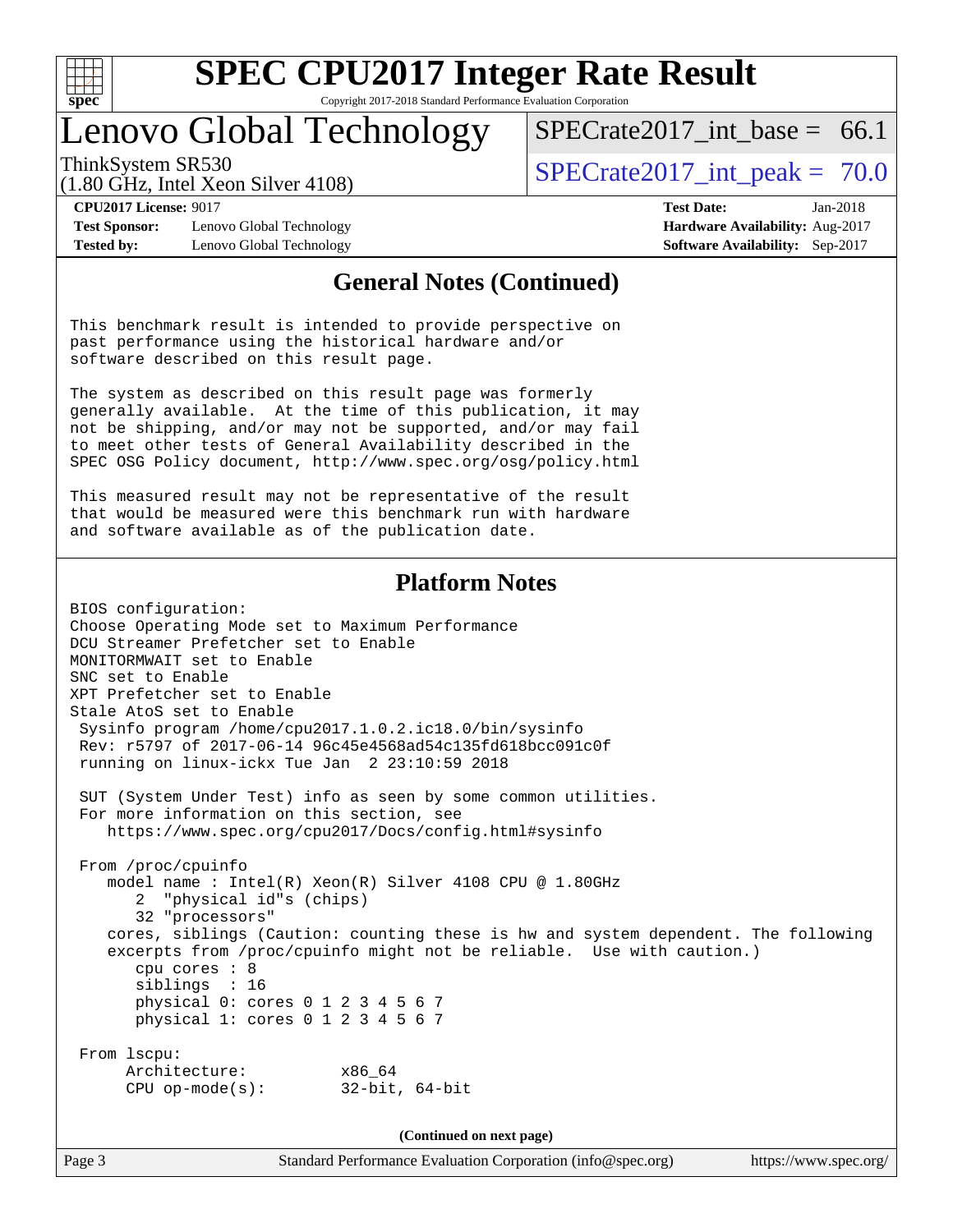

Lenovo Global Technology

 $SPECrate2017\_int\_base = 66.1$ 

(1.80 GHz, Intel Xeon Silver 4108)

ThinkSystem SR530<br>(1.80 GHz, Intel Year Silver 4108) [SPECrate2017\\_int\\_peak =](http://www.spec.org/auto/cpu2017/Docs/result-fields.html#SPECrate2017intpeak) 70.0

**[Test Sponsor:](http://www.spec.org/auto/cpu2017/Docs/result-fields.html#TestSponsor)** Lenovo Global Technology **[Hardware Availability:](http://www.spec.org/auto/cpu2017/Docs/result-fields.html#HardwareAvailability)** Aug-2017 **[Tested by:](http://www.spec.org/auto/cpu2017/Docs/result-fields.html#Testedby)** Lenovo Global Technology **[Software Availability:](http://www.spec.org/auto/cpu2017/Docs/result-fields.html#SoftwareAvailability)** Sep-2017

**[CPU2017 License:](http://www.spec.org/auto/cpu2017/Docs/result-fields.html#CPU2017License)** 9017 **[Test Date:](http://www.spec.org/auto/cpu2017/Docs/result-fields.html#TestDate)** Jan-2018

#### **[Platform Notes \(Continued\)](http://www.spec.org/auto/cpu2017/Docs/result-fields.html#PlatformNotes)**

| CPU(s):                  | 32                                                                                                               |
|--------------------------|------------------------------------------------------------------------------------------------------------------|
| On-line $CPU(s)$ list:   | $0 - 31$                                                                                                         |
| Thread(s) per core:      | 2                                                                                                                |
| $Core(s)$ per socket:    | 8                                                                                                                |
| Socket(s):               | 2                                                                                                                |
| NUMA $node(s):$          | 2                                                                                                                |
| Vendor ID:               | GenuineIntel                                                                                                     |
| CPU family:              | 6                                                                                                                |
| Model:                   | 85                                                                                                               |
| Model name:              | $Intel(R) Xeon(R) Silver 4108 CPU @ 1.80GHz$                                                                     |
| Stepping:                | 4                                                                                                                |
| CPU MHz:                 | 1795.762                                                                                                         |
| BogoMIPS:                | 3591.52                                                                                                          |
| Virtualization:          | $VT - x$                                                                                                         |
| L1d cache:               | 32K                                                                                                              |
| Lli cache:               | 32K                                                                                                              |
| $L2$ cache:              | 1024K                                                                                                            |
| L3 cache:                | 11264K                                                                                                           |
| NUMA $node0$ $CPU(s):$   | $0 - 7$ , 16-23                                                                                                  |
| NUMA nodel $CPU(s):$     | $8 - 15, 24 - 31$                                                                                                |
| Flagg:                   | fpu vme de pse tsc msr pae mce cx8 apic sep mtrr pge mca cmov                                                    |
|                          | pat pse36 clflush dts acpi mmx fxsr sse sse2 ss ht tm pbe syscall nx pdpelgb rdtscp                              |
|                          | lm constant_tsc art arch_perfmon pebs bts rep_good nopl xtopology nonstop_tsc                                    |
|                          | aperfmperf eagerfpu pni pclmulqdq dtes64 monitor ds_cpl vmx smx est tm2 ssse3 sdbg                               |
|                          | fma cx16 xtpr pdcm pcid dca sse4_1 sse4_2 x2apic movbe popcnt tsc_deadline_timer aes                             |
|                          | xsave avx f16c rdrand lahf_lm abm 3dnowprefetch ida arat epb pln pts dtherm intel_pt                             |
|                          | tpr_shadow vnmi flexpriority ept vpid fsgsbase tsc_adjust bmil hle avx2 smep bmi2                                |
|                          | erms invpcid rtm cqm mpx avx512f avx512dq rdseed adx smap clflushopt clwb avx512cd                               |
|                          |                                                                                                                  |
|                          |                                                                                                                  |
|                          | avx512bw avx512vl xsaveopt xsavec xgetbvl cqm_llc cqm_occup_llc                                                  |
|                          |                                                                                                                  |
| /proc/cpuinfo cache data |                                                                                                                  |
| cache size : $11264$ KB  |                                                                                                                  |
|                          |                                                                                                                  |
|                          | From numactl --hardware WARNING: a numactl 'node' might or might not correspond to a                             |
| physical chip.           |                                                                                                                  |
| available: 2 nodes (0-1) |                                                                                                                  |
|                          | node 0 cpus: 0 1 2 3 4 5 6 7 16 17 18 19 20 21 22 23                                                             |
| node 0 size: 193101 MB   |                                                                                                                  |
| node 0 free: 192350 MB   |                                                                                                                  |
|                          | node 1 cpus: 8 9 10 11 12 13 14 15 24 25 26 27 28 29 30 31                                                       |
| node 1 size: 193504 MB   |                                                                                                                  |
| node 1 free: 192724 MB   |                                                                                                                  |
| node distances:          |                                                                                                                  |
| node<br>0<br>1           |                                                                                                                  |
| 0:<br>10<br>21<br>1:     |                                                                                                                  |
| 21<br>10                 |                                                                                                                  |
|                          |                                                                                                                  |
| Page 4                   | (Continued on next page)<br>Standard Performance Evaluation Corporation (info@spec.org)<br>https://www.spec.org/ |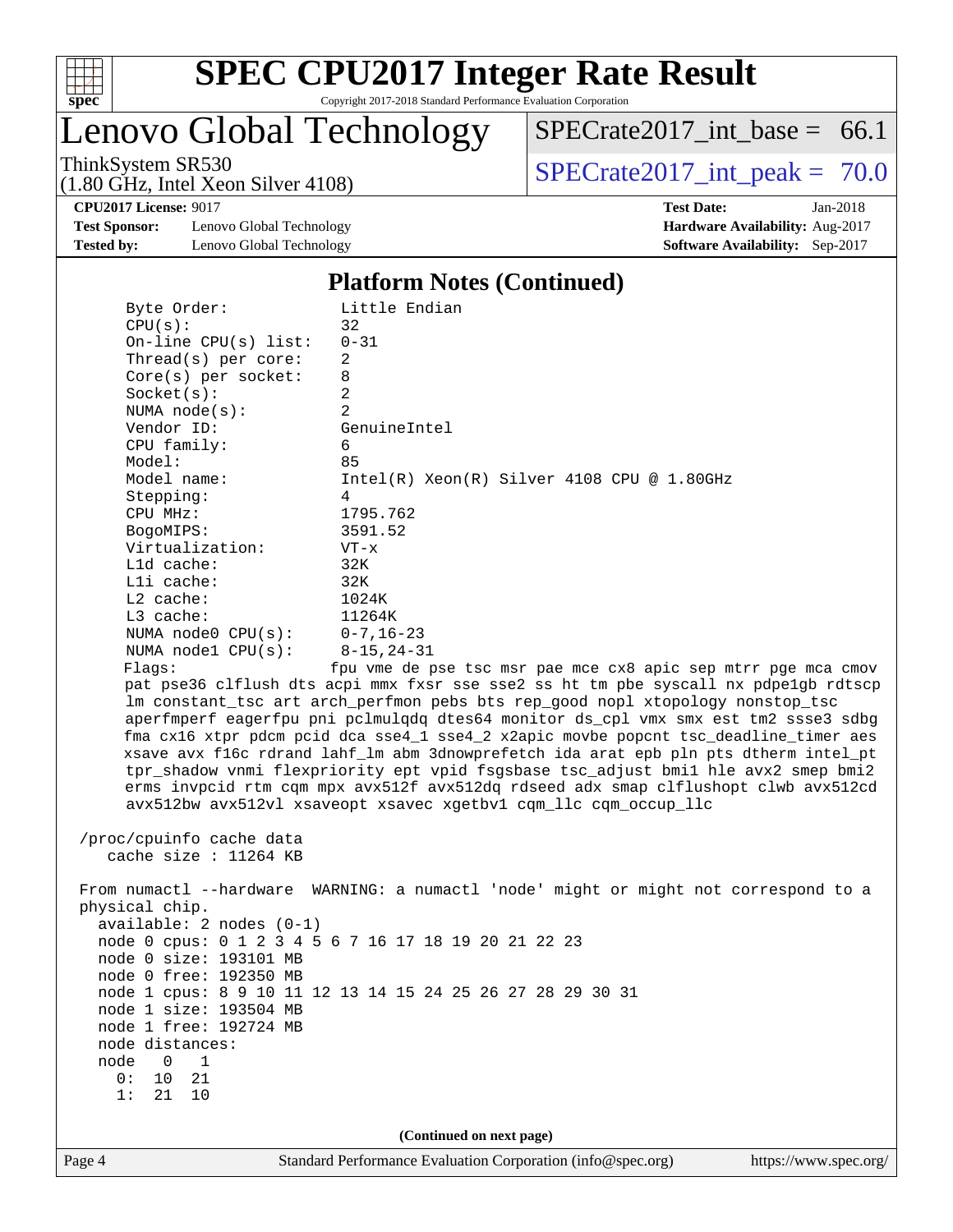

## Lenovo Global Technology

SPECrate2017 int\_base =  $66.1$ 

(1.80 GHz, Intel Xeon Silver 4108)

ThinkSystem SR530<br>  $\begin{array}{r} \text{SPECrate2017} \\ \text{SPECrate2017} \\ \text{int peak} = 70.0 \end{array}$ 

**[Test Sponsor:](http://www.spec.org/auto/cpu2017/Docs/result-fields.html#TestSponsor)** Lenovo Global Technology **[Hardware Availability:](http://www.spec.org/auto/cpu2017/Docs/result-fields.html#HardwareAvailability)** Aug-2017 **[Tested by:](http://www.spec.org/auto/cpu2017/Docs/result-fields.html#Testedby)** Lenovo Global Technology **[Software Availability:](http://www.spec.org/auto/cpu2017/Docs/result-fields.html#SoftwareAvailability)** Sep-2017

**[CPU2017 License:](http://www.spec.org/auto/cpu2017/Docs/result-fields.html#CPU2017License)** 9017 **[Test Date:](http://www.spec.org/auto/cpu2017/Docs/result-fields.html#TestDate)** Jan-2018

### **[Platform Notes \(Continued\)](http://www.spec.org/auto/cpu2017/Docs/result-fields.html#PlatformNotes)**

 From /proc/meminfo MemTotal: 395884080 kB HugePages\_Total: 0 Hugepagesize: 2048 kB From /etc/\*release\* /etc/\*version\* SuSE-release: SUSE Linux Enterprise Server 12 (x86\_64) VERSION = 12 PATCHLEVEL = 2 # This file is deprecated and will be removed in a future service pack or release. # Please check /etc/os-release for details about this release. os-release: NAME="SLES" VERSION="12-SP2" VERSION\_ID="12.2" PRETTY\_NAME="SUSE Linux Enterprise Server 12 SP2" ID="sles" ANSI\_COLOR="0;32" CPE\_NAME="cpe:/o:suse:sles:12:sp2" uname -a: Linux linux-ickx 4.4.21-69-default #1 SMP Tue Oct 25 10:58:20 UTC 2016 (9464f67) x86\_64 x86\_64 x86\_64 GNU/Linux run-level 3 Jan 2 23:08 SPEC is set to: /home/cpu2017.1.0.2.ic18.0 Filesystem Type Size Used Avail Use% Mounted on /dev/sda2 btrfs 744G 235G 509G 32% /home Additional information from dmidecode follows. WARNING: Use caution when you interpret this section. The 'dmidecode' program reads system data which is "intended to allow hardware to be accurately determined", but the intent may not be met, as there are frequent changes to hardware, firmware, and the "DMTF SMBIOS" standard. BIOS Lenovo -[TEE119J-1.20]- 09/06/2017 Memory: 12x Hynix HMA84GR7AFR4N-VK 32 GB 2 rank 2666, configured at 2400 (End of data from sysinfo program) **[Compiler Version Notes](http://www.spec.org/auto/cpu2017/Docs/result-fields.html#CompilerVersionNotes)** ============================================================================== CC 500.perlbench  $r(base)$  502.gcc  $r(base)$  505.mcf  $r(base, peak)$ 

**(Continued on next page)**

Page 5 Standard Performance Evaluation Corporation [\(info@spec.org\)](mailto:info@spec.org) <https://www.spec.org/>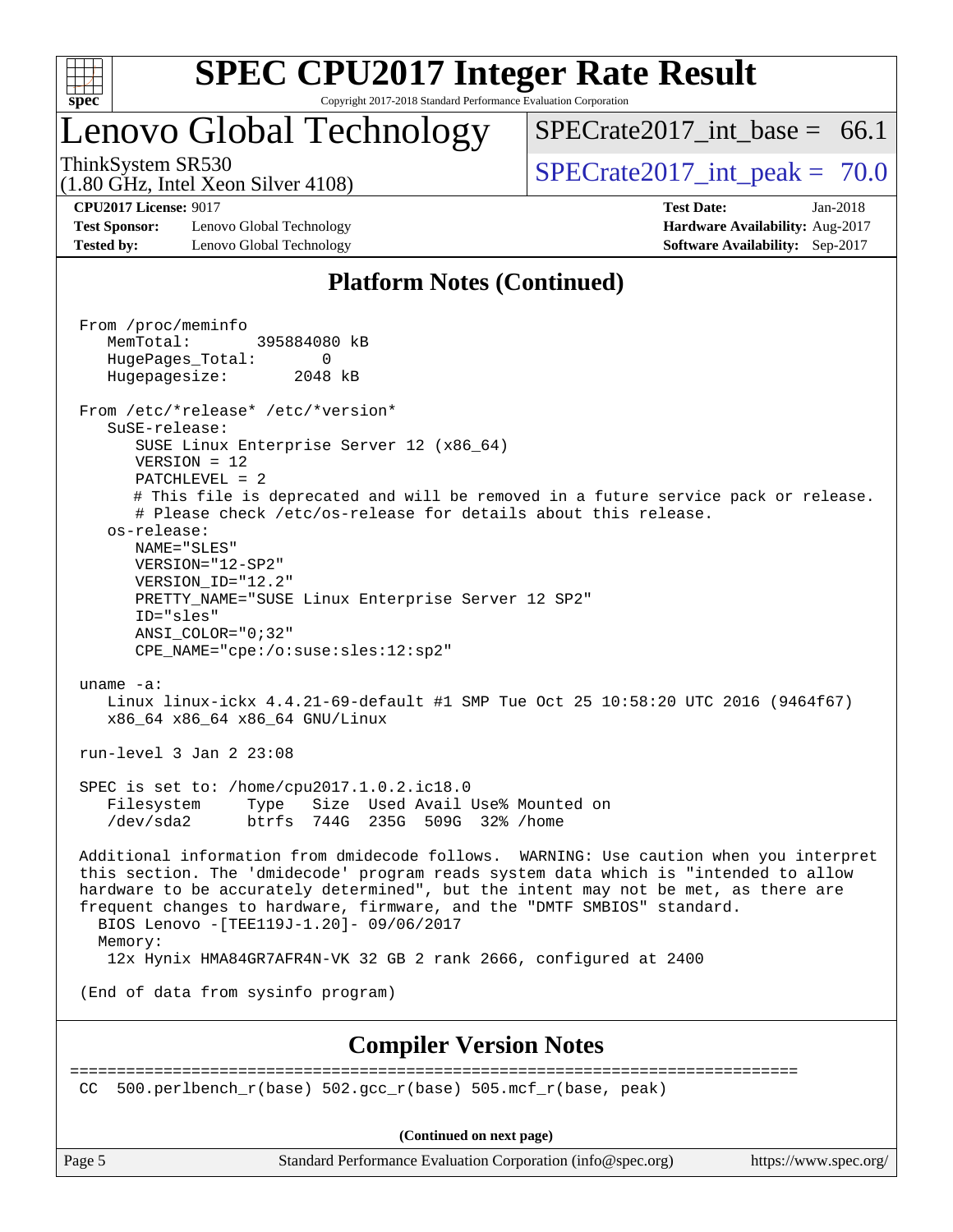

Copyright 2017-2018 Standard Performance Evaluation Corporation

Lenovo Global Technology

 $SPECrate2017\_int\_base = 66.1$ 

(1.80 GHz, Intel Xeon Silver 4108)

ThinkSystem SR530<br>(1.80 GHz, Intel Year Silver 4108) [SPECrate2017\\_int\\_peak =](http://www.spec.org/auto/cpu2017/Docs/result-fields.html#SPECrate2017intpeak)  $\frac{70.0}{20}$ 

**[Test Sponsor:](http://www.spec.org/auto/cpu2017/Docs/result-fields.html#TestSponsor)** Lenovo Global Technology **[Hardware Availability:](http://www.spec.org/auto/cpu2017/Docs/result-fields.html#HardwareAvailability)** Aug-2017 **[Tested by:](http://www.spec.org/auto/cpu2017/Docs/result-fields.html#Testedby)** Lenovo Global Technology **[Software Availability:](http://www.spec.org/auto/cpu2017/Docs/result-fields.html#SoftwareAvailability)** Sep-2017

**[CPU2017 License:](http://www.spec.org/auto/cpu2017/Docs/result-fields.html#CPU2017License)** 9017 **[Test Date:](http://www.spec.org/auto/cpu2017/Docs/result-fields.html#TestDate)** Jan-2018

### **[Compiler Version Notes \(Continued\)](http://www.spec.org/auto/cpu2017/Docs/result-fields.html#CompilerVersionNotes)**

| 525.x264_r(base, peak) 557.xz_r(base, peak)                                                      |
|--------------------------------------------------------------------------------------------------|
| icc (ICC) 18.0.0 20170811<br>Copyright (C) 1985-2017 Intel Corporation. All rights reserved.     |
| 500.perlbench_r(peak) 502.gcc_r(peak)<br>CC.                                                     |
| icc (ICC) 18.0.0 20170811<br>Copyright (C) 1985-2017 Intel Corporation. All rights reserved.     |
| CXXC 520.omnetpp_r(base) 523.xalancbmk_r(base) 531.deepsjeng_r(base)<br>$541.$ leela r(base)     |
| icpc (ICC) 18.0.0 20170811<br>Copyright (C) 1985-2017 Intel Corporation. All rights reserved.    |
| CXXC 520.omnetpp_r(peak) 523.xalancbmk_r(peak) 531.deepsjeng_r(peak)<br>541.leela_r(peak)        |
| icpc (ICC) 18.0.0 20170811<br>Copyright (C) 1985-2017 Intel Corporation. All rights reserved.    |
| 548.exchange2_r(base, peak)<br>FC                                                                |
| ifort (IFORT) 18.0.0 20170811<br>Copyright (C) 1985-2017 Intel Corporation. All rights reserved. |

## **[Base Compiler Invocation](http://www.spec.org/auto/cpu2017/Docs/result-fields.html#BaseCompilerInvocation)**

[C benchmarks](http://www.spec.org/auto/cpu2017/Docs/result-fields.html#Cbenchmarks): [icc](http://www.spec.org/cpu2017/results/res2018q1/cpu2017-20180108-02588.flags.html#user_CCbase_intel_icc_18.0_66fc1ee009f7361af1fbd72ca7dcefbb700085f36577c54f309893dd4ec40d12360134090235512931783d35fd58c0460139e722d5067c5574d8eaf2b3e37e92)

[C++ benchmarks:](http://www.spec.org/auto/cpu2017/Docs/result-fields.html#CXXbenchmarks) [icpc](http://www.spec.org/cpu2017/results/res2018q1/cpu2017-20180108-02588.flags.html#user_CXXbase_intel_icpc_18.0_c510b6838c7f56d33e37e94d029a35b4a7bccf4766a728ee175e80a419847e808290a9b78be685c44ab727ea267ec2f070ec5dc83b407c0218cded6866a35d07)

[Fortran benchmarks](http://www.spec.org/auto/cpu2017/Docs/result-fields.html#Fortranbenchmarks): [ifort](http://www.spec.org/cpu2017/results/res2018q1/cpu2017-20180108-02588.flags.html#user_FCbase_intel_ifort_18.0_8111460550e3ca792625aed983ce982f94888b8b503583aa7ba2b8303487b4d8a21a13e7191a45c5fd58ff318f48f9492884d4413fa793fd88dd292cad7027ca)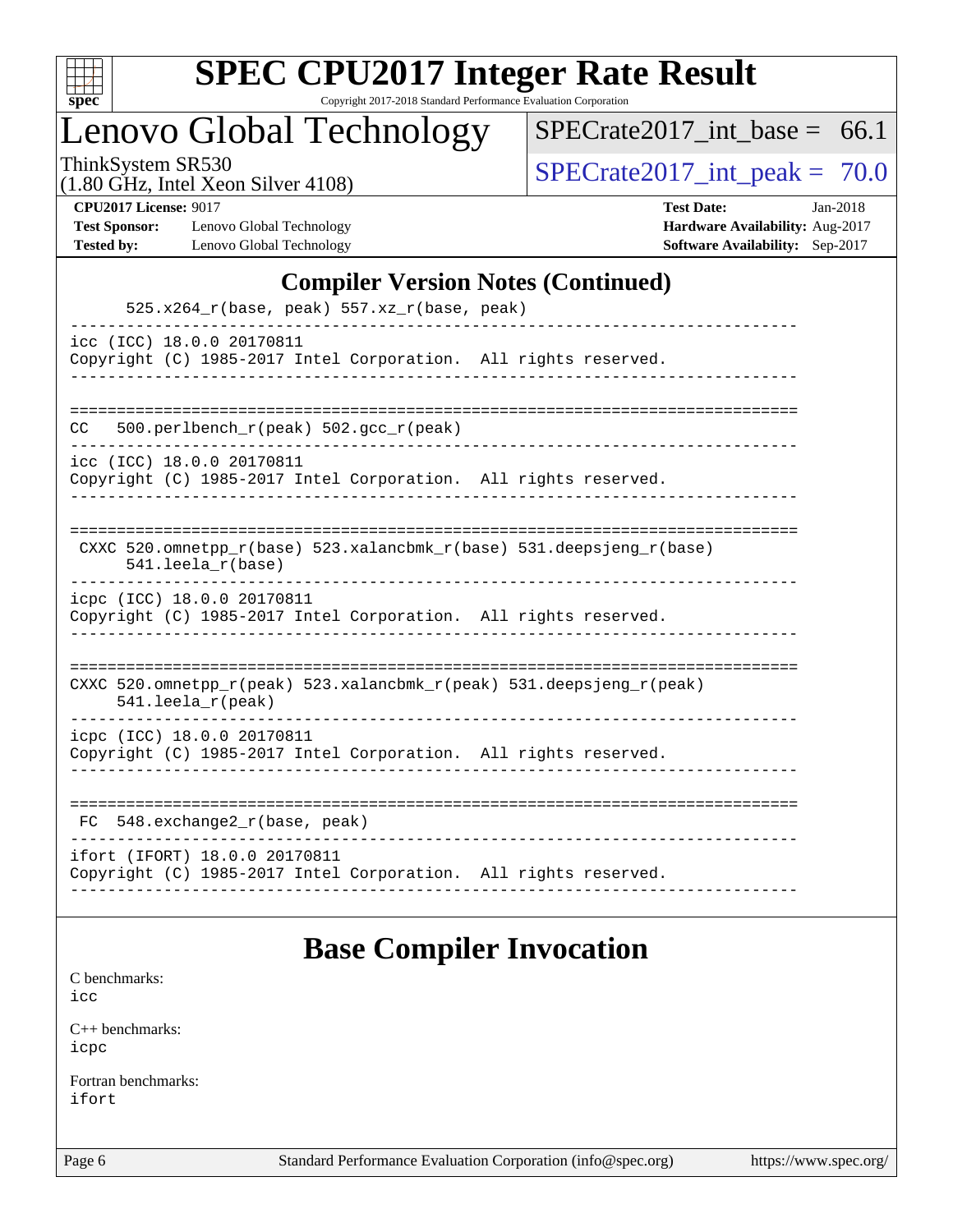

## Lenovo Global Technology

SPECrate2017 int\_base =  $66.1$ 

(1.80 GHz, Intel Xeon Silver 4108) ThinkSystem SR530<br>  $\begin{array}{r} \text{SPECrate2017} \text{ int peak} = 70.0 \\ \text{SPECrate2017} \text{ int peak} = 70.0 \end{array}$ 

**[Test Sponsor:](http://www.spec.org/auto/cpu2017/Docs/result-fields.html#TestSponsor)** Lenovo Global Technology **[Hardware Availability:](http://www.spec.org/auto/cpu2017/Docs/result-fields.html#HardwareAvailability)** Aug-2017 **[Tested by:](http://www.spec.org/auto/cpu2017/Docs/result-fields.html#Testedby)** Lenovo Global Technology **[Software Availability:](http://www.spec.org/auto/cpu2017/Docs/result-fields.html#SoftwareAvailability)** Sep-2017

**[CPU2017 License:](http://www.spec.org/auto/cpu2017/Docs/result-fields.html#CPU2017License)** 9017 **[Test Date:](http://www.spec.org/auto/cpu2017/Docs/result-fields.html#TestDate)** Jan-2018

## **[Base Portability Flags](http://www.spec.org/auto/cpu2017/Docs/result-fields.html#BasePortabilityFlags)**

 500.perlbench\_r: [-DSPEC\\_LP64](http://www.spec.org/cpu2017/results/res2018q1/cpu2017-20180108-02588.flags.html#b500.perlbench_r_basePORTABILITY_DSPEC_LP64) [-DSPEC\\_LINUX\\_X64](http://www.spec.org/cpu2017/results/res2018q1/cpu2017-20180108-02588.flags.html#b500.perlbench_r_baseCPORTABILITY_DSPEC_LINUX_X64) 502.gcc\_r: [-DSPEC\\_LP64](http://www.spec.org/cpu2017/results/res2018q1/cpu2017-20180108-02588.flags.html#suite_basePORTABILITY502_gcc_r_DSPEC_LP64) 505.mcf\_r: [-DSPEC\\_LP64](http://www.spec.org/cpu2017/results/res2018q1/cpu2017-20180108-02588.flags.html#suite_basePORTABILITY505_mcf_r_DSPEC_LP64) 520.omnetpp\_r: [-DSPEC\\_LP64](http://www.spec.org/cpu2017/results/res2018q1/cpu2017-20180108-02588.flags.html#suite_basePORTABILITY520_omnetpp_r_DSPEC_LP64) 523.xalancbmk\_r: [-DSPEC\\_LP64](http://www.spec.org/cpu2017/results/res2018q1/cpu2017-20180108-02588.flags.html#suite_basePORTABILITY523_xalancbmk_r_DSPEC_LP64) [-DSPEC\\_LINUX](http://www.spec.org/cpu2017/results/res2018q1/cpu2017-20180108-02588.flags.html#b523.xalancbmk_r_baseCXXPORTABILITY_DSPEC_LINUX) 525.x264\_r: [-DSPEC\\_LP64](http://www.spec.org/cpu2017/results/res2018q1/cpu2017-20180108-02588.flags.html#suite_basePORTABILITY525_x264_r_DSPEC_LP64) 531.deepsjeng\_r: [-DSPEC\\_LP64](http://www.spec.org/cpu2017/results/res2018q1/cpu2017-20180108-02588.flags.html#suite_basePORTABILITY531_deepsjeng_r_DSPEC_LP64) 541.leela\_r: [-DSPEC\\_LP64](http://www.spec.org/cpu2017/results/res2018q1/cpu2017-20180108-02588.flags.html#suite_basePORTABILITY541_leela_r_DSPEC_LP64) 548.exchange2\_r: [-DSPEC\\_LP64](http://www.spec.org/cpu2017/results/res2018q1/cpu2017-20180108-02588.flags.html#suite_basePORTABILITY548_exchange2_r_DSPEC_LP64) 557.xz\_r: [-DSPEC\\_LP64](http://www.spec.org/cpu2017/results/res2018q1/cpu2017-20180108-02588.flags.html#suite_basePORTABILITY557_xz_r_DSPEC_LP64)

## **[Base Optimization Flags](http://www.spec.org/auto/cpu2017/Docs/result-fields.html#BaseOptimizationFlags)**

#### [C benchmarks](http://www.spec.org/auto/cpu2017/Docs/result-fields.html#Cbenchmarks):

[-Wl,-z,muldefs](http://www.spec.org/cpu2017/results/res2018q1/cpu2017-20180108-02588.flags.html#user_CCbase_link_force_multiple1_b4cbdb97b34bdee9ceefcfe54f4c8ea74255f0b02a4b23e853cdb0e18eb4525ac79b5a88067c842dd0ee6996c24547a27a4b99331201badda8798ef8a743f577) [-xCORE-AVX2](http://www.spec.org/cpu2017/results/res2018q1/cpu2017-20180108-02588.flags.html#user_CCbase_f-xCORE-AVX2) [-ipo](http://www.spec.org/cpu2017/results/res2018q1/cpu2017-20180108-02588.flags.html#user_CCbase_f-ipo) [-O3](http://www.spec.org/cpu2017/results/res2018q1/cpu2017-20180108-02588.flags.html#user_CCbase_f-O3) [-no-prec-div](http://www.spec.org/cpu2017/results/res2018q1/cpu2017-20180108-02588.flags.html#user_CCbase_f-no-prec-div) [-qopt-mem-layout-trans=3](http://www.spec.org/cpu2017/results/res2018q1/cpu2017-20180108-02588.flags.html#user_CCbase_f-qopt-mem-layout-trans_de80db37974c74b1f0e20d883f0b675c88c3b01e9d123adea9b28688d64333345fb62bc4a798493513fdb68f60282f9a726aa07f478b2f7113531aecce732043) [-L/usr/local/je5.0.1-64/lib](http://www.spec.org/cpu2017/results/res2018q1/cpu2017-20180108-02588.flags.html#user_CCbase_jemalloc_link_path64_4b10a636b7bce113509b17f3bd0d6226c5fb2346b9178c2d0232c14f04ab830f976640479e5c33dc2bcbbdad86ecfb6634cbbd4418746f06f368b512fced5394) [-ljemalloc](http://www.spec.org/cpu2017/results/res2018q1/cpu2017-20180108-02588.flags.html#user_CCbase_jemalloc_link_lib_d1249b907c500fa1c0672f44f562e3d0f79738ae9e3c4a9c376d49f265a04b9c99b167ecedbf6711b3085be911c67ff61f150a17b3472be731631ba4d0471706)

[C++ benchmarks:](http://www.spec.org/auto/cpu2017/Docs/result-fields.html#CXXbenchmarks)

[-Wl,-z,muldefs](http://www.spec.org/cpu2017/results/res2018q1/cpu2017-20180108-02588.flags.html#user_CXXbase_link_force_multiple1_b4cbdb97b34bdee9ceefcfe54f4c8ea74255f0b02a4b23e853cdb0e18eb4525ac79b5a88067c842dd0ee6996c24547a27a4b99331201badda8798ef8a743f577) [-xCORE-AVX2](http://www.spec.org/cpu2017/results/res2018q1/cpu2017-20180108-02588.flags.html#user_CXXbase_f-xCORE-AVX2) [-ipo](http://www.spec.org/cpu2017/results/res2018q1/cpu2017-20180108-02588.flags.html#user_CXXbase_f-ipo) [-O3](http://www.spec.org/cpu2017/results/res2018q1/cpu2017-20180108-02588.flags.html#user_CXXbase_f-O3) [-no-prec-div](http://www.spec.org/cpu2017/results/res2018q1/cpu2017-20180108-02588.flags.html#user_CXXbase_f-no-prec-div) [-qopt-mem-layout-trans=3](http://www.spec.org/cpu2017/results/res2018q1/cpu2017-20180108-02588.flags.html#user_CXXbase_f-qopt-mem-layout-trans_de80db37974c74b1f0e20d883f0b675c88c3b01e9d123adea9b28688d64333345fb62bc4a798493513fdb68f60282f9a726aa07f478b2f7113531aecce732043) [-L/usr/local/je5.0.1-64/lib](http://www.spec.org/cpu2017/results/res2018q1/cpu2017-20180108-02588.flags.html#user_CXXbase_jemalloc_link_path64_4b10a636b7bce113509b17f3bd0d6226c5fb2346b9178c2d0232c14f04ab830f976640479e5c33dc2bcbbdad86ecfb6634cbbd4418746f06f368b512fced5394) [-ljemalloc](http://www.spec.org/cpu2017/results/res2018q1/cpu2017-20180108-02588.flags.html#user_CXXbase_jemalloc_link_lib_d1249b907c500fa1c0672f44f562e3d0f79738ae9e3c4a9c376d49f265a04b9c99b167ecedbf6711b3085be911c67ff61f150a17b3472be731631ba4d0471706)

#### [Fortran benchmarks](http://www.spec.org/auto/cpu2017/Docs/result-fields.html#Fortranbenchmarks):

[-Wl,-z,muldefs](http://www.spec.org/cpu2017/results/res2018q1/cpu2017-20180108-02588.flags.html#user_FCbase_link_force_multiple1_b4cbdb97b34bdee9ceefcfe54f4c8ea74255f0b02a4b23e853cdb0e18eb4525ac79b5a88067c842dd0ee6996c24547a27a4b99331201badda8798ef8a743f577) [-xCORE-AVX2](http://www.spec.org/cpu2017/results/res2018q1/cpu2017-20180108-02588.flags.html#user_FCbase_f-xCORE-AVX2) [-ipo](http://www.spec.org/cpu2017/results/res2018q1/cpu2017-20180108-02588.flags.html#user_FCbase_f-ipo) [-O3](http://www.spec.org/cpu2017/results/res2018q1/cpu2017-20180108-02588.flags.html#user_FCbase_f-O3) [-no-prec-div](http://www.spec.org/cpu2017/results/res2018q1/cpu2017-20180108-02588.flags.html#user_FCbase_f-no-prec-div) [-qopt-mem-layout-trans=3](http://www.spec.org/cpu2017/results/res2018q1/cpu2017-20180108-02588.flags.html#user_FCbase_f-qopt-mem-layout-trans_de80db37974c74b1f0e20d883f0b675c88c3b01e9d123adea9b28688d64333345fb62bc4a798493513fdb68f60282f9a726aa07f478b2f7113531aecce732043) [-nostandard-realloc-lhs](http://www.spec.org/cpu2017/results/res2018q1/cpu2017-20180108-02588.flags.html#user_FCbase_f_2003_std_realloc_82b4557e90729c0f113870c07e44d33d6f5a304b4f63d4c15d2d0f1fab99f5daaed73bdb9275d9ae411527f28b936061aa8b9c8f2d63842963b95c9dd6426b8a) [-align array32byte](http://www.spec.org/cpu2017/results/res2018q1/cpu2017-20180108-02588.flags.html#user_FCbase_align_array32byte_b982fe038af199962ba9a80c053b8342c548c85b40b8e86eb3cc33dee0d7986a4af373ac2d51c3f7cf710a18d62fdce2948f201cd044323541f22fc0fffc51b6) [-L/usr/local/je5.0.1-64/lib](http://www.spec.org/cpu2017/results/res2018q1/cpu2017-20180108-02588.flags.html#user_FCbase_jemalloc_link_path64_4b10a636b7bce113509b17f3bd0d6226c5fb2346b9178c2d0232c14f04ab830f976640479e5c33dc2bcbbdad86ecfb6634cbbd4418746f06f368b512fced5394) [-ljemalloc](http://www.spec.org/cpu2017/results/res2018q1/cpu2017-20180108-02588.flags.html#user_FCbase_jemalloc_link_lib_d1249b907c500fa1c0672f44f562e3d0f79738ae9e3c4a9c376d49f265a04b9c99b167ecedbf6711b3085be911c67ff61f150a17b3472be731631ba4d0471706)

## **[Base Other Flags](http://www.spec.org/auto/cpu2017/Docs/result-fields.html#BaseOtherFlags)**

[C benchmarks](http://www.spec.org/auto/cpu2017/Docs/result-fields.html#Cbenchmarks):  $-m64 - std= c11$  $-m64 - std= c11$ 

[C++ benchmarks:](http://www.spec.org/auto/cpu2017/Docs/result-fields.html#CXXbenchmarks)  $-m64$ 

[Fortran benchmarks](http://www.spec.org/auto/cpu2017/Docs/result-fields.html#Fortranbenchmarks): [-m64](http://www.spec.org/cpu2017/results/res2018q1/cpu2017-20180108-02588.flags.html#user_FCbase_intel_intel64_18.0_af43caccfc8ded86e7699f2159af6efc7655f51387b94da716254467f3c01020a5059329e2569e4053f409e7c9202a7efc638f7a6d1ffb3f52dea4a3e31d82ab)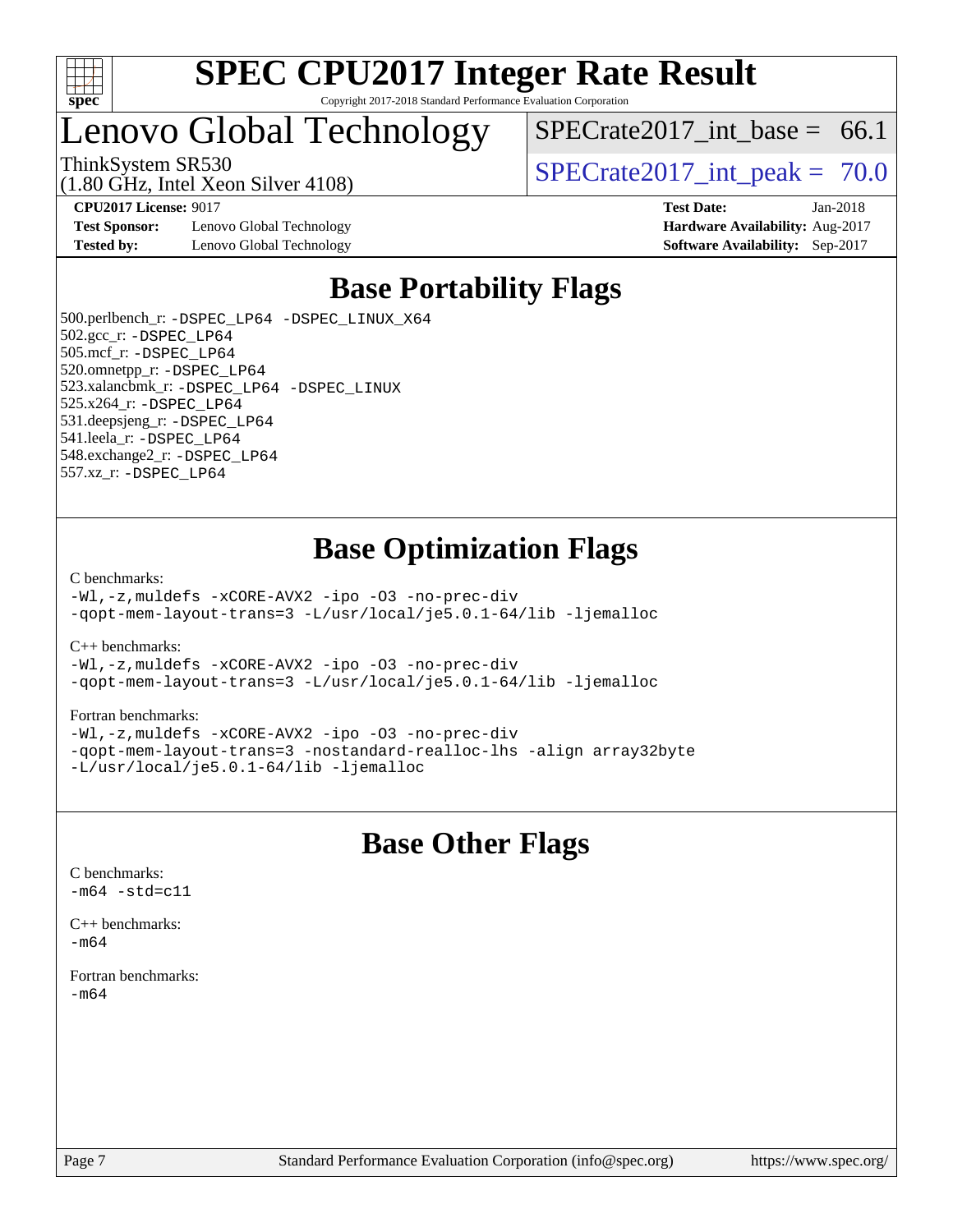

## Lenovo Global Technology

SPECrate2017 int\_base =  $66.1$ 

(1.80 GHz, Intel Xeon Silver 4108)

ThinkSystem SR530<br>  $\begin{array}{r} \text{SPECrate2017} \text{ int peak} = 70.0 \\ \text{SPECrate2017} \text{ int peak} = 70.0 \end{array}$ 

**[Test Sponsor:](http://www.spec.org/auto/cpu2017/Docs/result-fields.html#TestSponsor)** Lenovo Global Technology **[Hardware Availability:](http://www.spec.org/auto/cpu2017/Docs/result-fields.html#HardwareAvailability)** Aug-2017 **[Tested by:](http://www.spec.org/auto/cpu2017/Docs/result-fields.html#Testedby)** Lenovo Global Technology **[Software Availability:](http://www.spec.org/auto/cpu2017/Docs/result-fields.html#SoftwareAvailability)** Sep-2017

**[CPU2017 License:](http://www.spec.org/auto/cpu2017/Docs/result-fields.html#CPU2017License)** 9017 **[Test Date:](http://www.spec.org/auto/cpu2017/Docs/result-fields.html#TestDate)** Jan-2018

## **[Peak Compiler Invocation](http://www.spec.org/auto/cpu2017/Docs/result-fields.html#PeakCompilerInvocation)**

[C benchmarks:](http://www.spec.org/auto/cpu2017/Docs/result-fields.html#Cbenchmarks)

[icc](http://www.spec.org/cpu2017/results/res2018q1/cpu2017-20180108-02588.flags.html#user_CCpeak_intel_icc_18.0_66fc1ee009f7361af1fbd72ca7dcefbb700085f36577c54f309893dd4ec40d12360134090235512931783d35fd58c0460139e722d5067c5574d8eaf2b3e37e92)

[C++ benchmarks:](http://www.spec.org/auto/cpu2017/Docs/result-fields.html#CXXbenchmarks) [icpc](http://www.spec.org/cpu2017/results/res2018q1/cpu2017-20180108-02588.flags.html#user_CXXpeak_intel_icpc_18.0_c510b6838c7f56d33e37e94d029a35b4a7bccf4766a728ee175e80a419847e808290a9b78be685c44ab727ea267ec2f070ec5dc83b407c0218cded6866a35d07)

[Fortran benchmarks](http://www.spec.org/auto/cpu2017/Docs/result-fields.html#Fortranbenchmarks): [ifort](http://www.spec.org/cpu2017/results/res2018q1/cpu2017-20180108-02588.flags.html#user_FCpeak_intel_ifort_18.0_8111460550e3ca792625aed983ce982f94888b8b503583aa7ba2b8303487b4d8a21a13e7191a45c5fd58ff318f48f9492884d4413fa793fd88dd292cad7027ca)

## **[Peak Portability Flags](http://www.spec.org/auto/cpu2017/Docs/result-fields.html#PeakPortabilityFlags)**

 500.perlbench\_r: [-DSPEC\\_LP64](http://www.spec.org/cpu2017/results/res2018q1/cpu2017-20180108-02588.flags.html#b500.perlbench_r_peakPORTABILITY_DSPEC_LP64) [-DSPEC\\_LINUX\\_X64](http://www.spec.org/cpu2017/results/res2018q1/cpu2017-20180108-02588.flags.html#b500.perlbench_r_peakCPORTABILITY_DSPEC_LINUX_X64) 502.gcc\_r: [-D\\_FILE\\_OFFSET\\_BITS=64](http://www.spec.org/cpu2017/results/res2018q1/cpu2017-20180108-02588.flags.html#user_peakPORTABILITY502_gcc_r_file_offset_bits_64_5ae949a99b284ddf4e95728d47cb0843d81b2eb0e18bdfe74bbf0f61d0b064f4bda2f10ea5eb90e1dcab0e84dbc592acfc5018bc955c18609f94ddb8d550002c) 505.mcf\_r: [-DSPEC\\_LP64](http://www.spec.org/cpu2017/results/res2018q1/cpu2017-20180108-02588.flags.html#suite_peakPORTABILITY505_mcf_r_DSPEC_LP64) 520.omnetpp\_r: [-DSPEC\\_LP64](http://www.spec.org/cpu2017/results/res2018q1/cpu2017-20180108-02588.flags.html#suite_peakPORTABILITY520_omnetpp_r_DSPEC_LP64) 523.xalancbmk\_r: [-D\\_FILE\\_OFFSET\\_BITS=64](http://www.spec.org/cpu2017/results/res2018q1/cpu2017-20180108-02588.flags.html#user_peakPORTABILITY523_xalancbmk_r_file_offset_bits_64_5ae949a99b284ddf4e95728d47cb0843d81b2eb0e18bdfe74bbf0f61d0b064f4bda2f10ea5eb90e1dcab0e84dbc592acfc5018bc955c18609f94ddb8d550002c) [-DSPEC\\_LINUX](http://www.spec.org/cpu2017/results/res2018q1/cpu2017-20180108-02588.flags.html#b523.xalancbmk_r_peakCXXPORTABILITY_DSPEC_LINUX) 525.x264\_r: [-DSPEC\\_LP64](http://www.spec.org/cpu2017/results/res2018q1/cpu2017-20180108-02588.flags.html#suite_peakPORTABILITY525_x264_r_DSPEC_LP64) 531.deepsjeng\_r: [-DSPEC\\_LP64](http://www.spec.org/cpu2017/results/res2018q1/cpu2017-20180108-02588.flags.html#suite_peakPORTABILITY531_deepsjeng_r_DSPEC_LP64) 541.leela\_r: [-DSPEC\\_LP64](http://www.spec.org/cpu2017/results/res2018q1/cpu2017-20180108-02588.flags.html#suite_peakPORTABILITY541_leela_r_DSPEC_LP64) 548.exchange2\_r: [-DSPEC\\_LP64](http://www.spec.org/cpu2017/results/res2018q1/cpu2017-20180108-02588.flags.html#suite_peakPORTABILITY548_exchange2_r_DSPEC_LP64) 557.xz\_r: [-DSPEC\\_LP64](http://www.spec.org/cpu2017/results/res2018q1/cpu2017-20180108-02588.flags.html#suite_peakPORTABILITY557_xz_r_DSPEC_LP64)

## **[Peak Optimization Flags](http://www.spec.org/auto/cpu2017/Docs/result-fields.html#PeakOptimizationFlags)**

[C benchmarks](http://www.spec.org/auto/cpu2017/Docs/result-fields.html#Cbenchmarks):

```
 500.perlbench_r: -Wl,-z,muldefs -prof-gen(pass 1) -prof-use(pass 2) -ipo
-xCORE-AVX2 -O3 -no-prec-div -qopt-mem-layout-trans=3
-fno-strict-overflow -L/usr/local/je5.0.1-64/lib
-ljemalloc
 502.gcc_r: -L/opt/intel/compilers_and_libraries_2018/linux/lib/ia32
-Wl,-z,muldefs -prof-gen(pass 1) -prof-use(pass 2) -ipo
-xCORE-AVX2 -O3 -no-prec-div -qopt-mem-layout-trans=3
-L/usr/local/je5.0.1-32/lib -ljemalloc
 505.mcf_r: -Wl,-z,muldefs -xCORE-AVX2 -ipo -O3 -no-prec-div
-qopt-mem-layout-trans=3 -L/usr/local/je5.0.1-64/lib
-ljemalloc
 525.x264_r: -Wl,-z,muldefs -xCORE-AVX2 -ipo -O3 -no-prec-div
-qopt-mem-layout-trans=3 -fno-alias
                                     (Continued on next page)
```

| Page 8 | Standard Performance Evaluation Corporation (info@spec.org) | https://www.spec.org/ |
|--------|-------------------------------------------------------------|-----------------------|
|--------|-------------------------------------------------------------|-----------------------|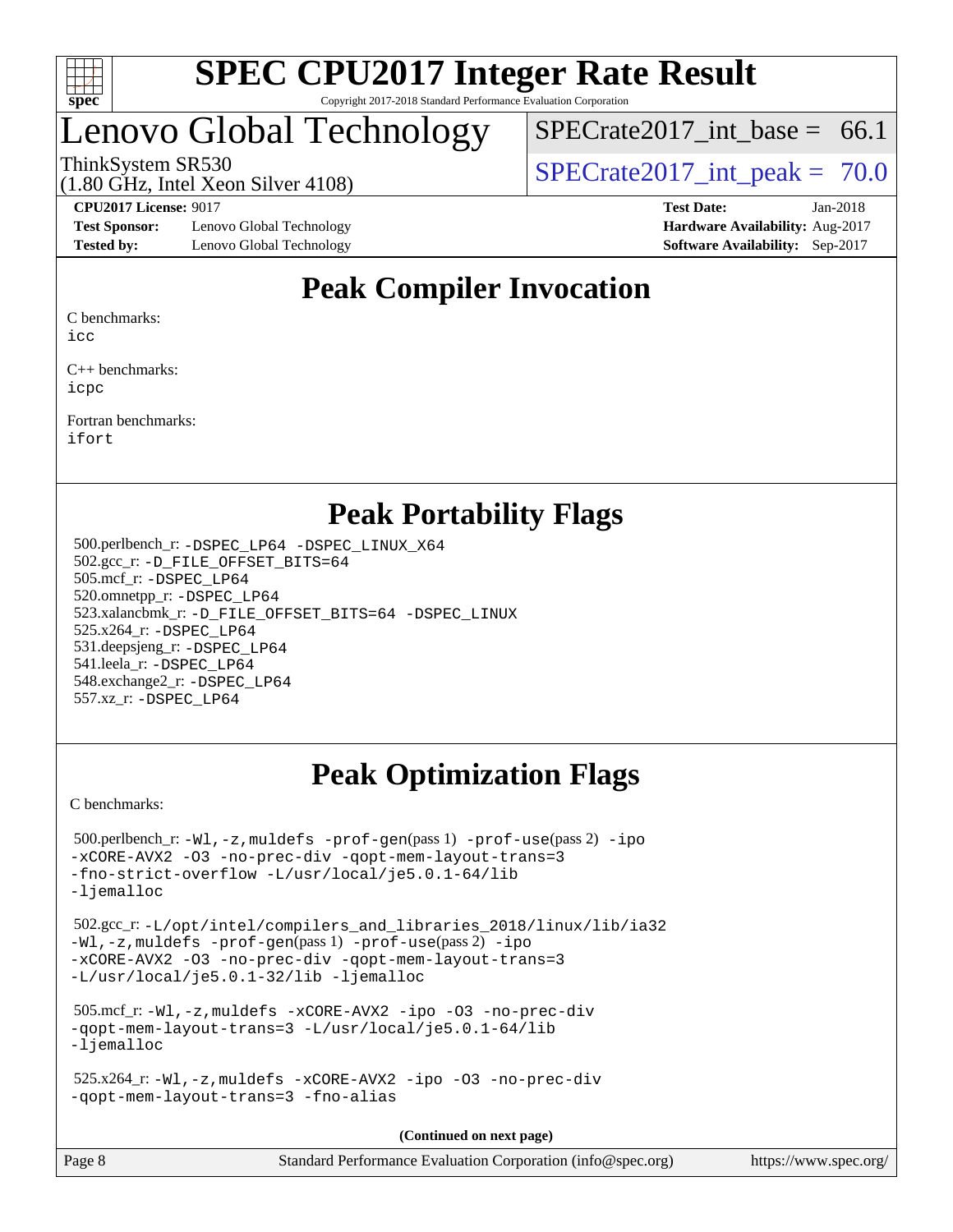

Copyright 2017-2018 Standard Performance Evaluation Corporation

## Lenovo Global Technology

SPECrate2017 int\_base =  $66.1$ 

(1.80 GHz, Intel Xeon Silver 4108)

ThinkSystem SR530<br>  $\begin{array}{r} \text{SPECrate2017} \\ \text{SPECrate2017} \\ \text{int peak} = 70.0 \end{array}$ 

**[Test Sponsor:](http://www.spec.org/auto/cpu2017/Docs/result-fields.html#TestSponsor)** Lenovo Global Technology **[Hardware Availability:](http://www.spec.org/auto/cpu2017/Docs/result-fields.html#HardwareAvailability)** Aug-2017 **[Tested by:](http://www.spec.org/auto/cpu2017/Docs/result-fields.html#Testedby)** Lenovo Global Technology **[Software Availability:](http://www.spec.org/auto/cpu2017/Docs/result-fields.html#SoftwareAvailability)** Sep-2017

**[CPU2017 License:](http://www.spec.org/auto/cpu2017/Docs/result-fields.html#CPU2017License)** 9017 **[Test Date:](http://www.spec.org/auto/cpu2017/Docs/result-fields.html#TestDate)** Jan-2018

## **[Peak Optimization Flags \(Continued\)](http://www.spec.org/auto/cpu2017/Docs/result-fields.html#PeakOptimizationFlags)**

 525.x264\_r (continued): [-L/usr/local/je5.0.1-64/lib](http://www.spec.org/cpu2017/results/res2018q1/cpu2017-20180108-02588.flags.html#user_peakEXTRA_LIBS525_x264_r_jemalloc_link_path64_4b10a636b7bce113509b17f3bd0d6226c5fb2346b9178c2d0232c14f04ab830f976640479e5c33dc2bcbbdad86ecfb6634cbbd4418746f06f368b512fced5394) [-ljemalloc](http://www.spec.org/cpu2017/results/res2018q1/cpu2017-20180108-02588.flags.html#user_peakEXTRA_LIBS525_x264_r_jemalloc_link_lib_d1249b907c500fa1c0672f44f562e3d0f79738ae9e3c4a9c376d49f265a04b9c99b167ecedbf6711b3085be911c67ff61f150a17b3472be731631ba4d0471706)

557.xz\_r: Same as 505.mcf\_r

[C++ benchmarks:](http://www.spec.org/auto/cpu2017/Docs/result-fields.html#CXXbenchmarks)

 520.omnetpp\_r: [-Wl,-z,muldefs](http://www.spec.org/cpu2017/results/res2018q1/cpu2017-20180108-02588.flags.html#user_peakEXTRA_LDFLAGS520_omnetpp_r_link_force_multiple1_b4cbdb97b34bdee9ceefcfe54f4c8ea74255f0b02a4b23e853cdb0e18eb4525ac79b5a88067c842dd0ee6996c24547a27a4b99331201badda8798ef8a743f577) [-prof-gen](http://www.spec.org/cpu2017/results/res2018q1/cpu2017-20180108-02588.flags.html#user_peakPASS1_CXXFLAGSPASS1_LDFLAGS520_omnetpp_r_prof_gen_5aa4926d6013ddb2a31985c654b3eb18169fc0c6952a63635c234f711e6e63dd76e94ad52365559451ec499a2cdb89e4dc58ba4c67ef54ca681ffbe1461d6b36)(pass 1) [-prof-use](http://www.spec.org/cpu2017/results/res2018q1/cpu2017-20180108-02588.flags.html#user_peakPASS2_CXXFLAGSPASS2_LDFLAGS520_omnetpp_r_prof_use_1a21ceae95f36a2b53c25747139a6c16ca95bd9def2a207b4f0849963b97e94f5260e30a0c64f4bb623698870e679ca08317ef8150905d41bd88c6f78df73f19)(pass 2) [-ipo](http://www.spec.org/cpu2017/results/res2018q1/cpu2017-20180108-02588.flags.html#user_peakPASS1_CXXOPTIMIZEPASS2_CXXOPTIMIZE520_omnetpp_r_f-ipo) [-xCORE-AVX2](http://www.spec.org/cpu2017/results/res2018q1/cpu2017-20180108-02588.flags.html#user_peakPASS2_CXXOPTIMIZE520_omnetpp_r_f-xCORE-AVX2) [-O3](http://www.spec.org/cpu2017/results/res2018q1/cpu2017-20180108-02588.flags.html#user_peakPASS1_CXXOPTIMIZEPASS2_CXXOPTIMIZE520_omnetpp_r_f-O3) [-no-prec-div](http://www.spec.org/cpu2017/results/res2018q1/cpu2017-20180108-02588.flags.html#user_peakPASS1_CXXOPTIMIZEPASS2_CXXOPTIMIZE520_omnetpp_r_f-no-prec-div) [-qopt-mem-layout-trans=3](http://www.spec.org/cpu2017/results/res2018q1/cpu2017-20180108-02588.flags.html#user_peakPASS1_CXXOPTIMIZEPASS2_CXXOPTIMIZE520_omnetpp_r_f-qopt-mem-layout-trans_de80db37974c74b1f0e20d883f0b675c88c3b01e9d123adea9b28688d64333345fb62bc4a798493513fdb68f60282f9a726aa07f478b2f7113531aecce732043) [-L/usr/local/je5.0.1-64/lib](http://www.spec.org/cpu2017/results/res2018q1/cpu2017-20180108-02588.flags.html#user_peakEXTRA_LIBS520_omnetpp_r_jemalloc_link_path64_4b10a636b7bce113509b17f3bd0d6226c5fb2346b9178c2d0232c14f04ab830f976640479e5c33dc2bcbbdad86ecfb6634cbbd4418746f06f368b512fced5394) [-ljemalloc](http://www.spec.org/cpu2017/results/res2018q1/cpu2017-20180108-02588.flags.html#user_peakEXTRA_LIBS520_omnetpp_r_jemalloc_link_lib_d1249b907c500fa1c0672f44f562e3d0f79738ae9e3c4a9c376d49f265a04b9c99b167ecedbf6711b3085be911c67ff61f150a17b3472be731631ba4d0471706)

 523.xalancbmk\_r: [-L/opt/intel/compilers\\_and\\_libraries\\_2018/linux/lib/ia32](http://www.spec.org/cpu2017/results/res2018q1/cpu2017-20180108-02588.flags.html#user_peakCXXLD523_xalancbmk_r_Enable-32bit-runtime_af243bdb1d79e4c7a4f720bf8275e627de2ecd461de63307bc14cef0633fde3cd7bb2facb32dcc8be9566045fb55d40ce2b72b725f73827aa7833441b71b9343) [-Wl,-z,muldefs](http://www.spec.org/cpu2017/results/res2018q1/cpu2017-20180108-02588.flags.html#user_peakEXTRA_LDFLAGS523_xalancbmk_r_link_force_multiple1_b4cbdb97b34bdee9ceefcfe54f4c8ea74255f0b02a4b23e853cdb0e18eb4525ac79b5a88067c842dd0ee6996c24547a27a4b99331201badda8798ef8a743f577) [-prof-gen](http://www.spec.org/cpu2017/results/res2018q1/cpu2017-20180108-02588.flags.html#user_peakPASS1_CXXFLAGSPASS1_LDFLAGS523_xalancbmk_r_prof_gen_5aa4926d6013ddb2a31985c654b3eb18169fc0c6952a63635c234f711e6e63dd76e94ad52365559451ec499a2cdb89e4dc58ba4c67ef54ca681ffbe1461d6b36)(pass 1) [-prof-use](http://www.spec.org/cpu2017/results/res2018q1/cpu2017-20180108-02588.flags.html#user_peakPASS2_CXXFLAGSPASS2_LDFLAGS523_xalancbmk_r_prof_use_1a21ceae95f36a2b53c25747139a6c16ca95bd9def2a207b4f0849963b97e94f5260e30a0c64f4bb623698870e679ca08317ef8150905d41bd88c6f78df73f19)(pass 2) [-ipo](http://www.spec.org/cpu2017/results/res2018q1/cpu2017-20180108-02588.flags.html#user_peakPASS1_CXXOPTIMIZEPASS2_CXXOPTIMIZE523_xalancbmk_r_f-ipo) [-xCORE-AVX2](http://www.spec.org/cpu2017/results/res2018q1/cpu2017-20180108-02588.flags.html#user_peakPASS2_CXXOPTIMIZE523_xalancbmk_r_f-xCORE-AVX2) [-O3](http://www.spec.org/cpu2017/results/res2018q1/cpu2017-20180108-02588.flags.html#user_peakPASS1_CXXOPTIMIZEPASS2_CXXOPTIMIZE523_xalancbmk_r_f-O3) [-no-prec-div](http://www.spec.org/cpu2017/results/res2018q1/cpu2017-20180108-02588.flags.html#user_peakPASS1_CXXOPTIMIZEPASS2_CXXOPTIMIZE523_xalancbmk_r_f-no-prec-div) [-qopt-mem-layout-trans=3](http://www.spec.org/cpu2017/results/res2018q1/cpu2017-20180108-02588.flags.html#user_peakPASS1_CXXOPTIMIZEPASS2_CXXOPTIMIZE523_xalancbmk_r_f-qopt-mem-layout-trans_de80db37974c74b1f0e20d883f0b675c88c3b01e9d123adea9b28688d64333345fb62bc4a798493513fdb68f60282f9a726aa07f478b2f7113531aecce732043) [-L/usr/local/je5.0.1-32/lib](http://www.spec.org/cpu2017/results/res2018q1/cpu2017-20180108-02588.flags.html#user_peakEXTRA_LIBS523_xalancbmk_r_jemalloc_link_path32_e29f22e8e6c17053bbc6a0971f5a9c01a601a06bb1a59df2084b77a2fe0a2995b64fd4256feaeea39eeba3aae142e96e2b2b0a28974019c0c0c88139a84f900a) [-ljemalloc](http://www.spec.org/cpu2017/results/res2018q1/cpu2017-20180108-02588.flags.html#user_peakEXTRA_LIBS523_xalancbmk_r_jemalloc_link_lib_d1249b907c500fa1c0672f44f562e3d0f79738ae9e3c4a9c376d49f265a04b9c99b167ecedbf6711b3085be911c67ff61f150a17b3472be731631ba4d0471706)

531.deepsjeng\_r: Same as 520.omnetpp\_r

541.leela\_r: Same as 520.omnetpp\_r

[Fortran benchmarks](http://www.spec.org/auto/cpu2017/Docs/result-fields.html#Fortranbenchmarks):

[-Wl,-z,muldefs](http://www.spec.org/cpu2017/results/res2018q1/cpu2017-20180108-02588.flags.html#user_FCpeak_link_force_multiple1_b4cbdb97b34bdee9ceefcfe54f4c8ea74255f0b02a4b23e853cdb0e18eb4525ac79b5a88067c842dd0ee6996c24547a27a4b99331201badda8798ef8a743f577) [-xCORE-AVX2](http://www.spec.org/cpu2017/results/res2018q1/cpu2017-20180108-02588.flags.html#user_FCpeak_f-xCORE-AVX2) [-ipo](http://www.spec.org/cpu2017/results/res2018q1/cpu2017-20180108-02588.flags.html#user_FCpeak_f-ipo) [-O3](http://www.spec.org/cpu2017/results/res2018q1/cpu2017-20180108-02588.flags.html#user_FCpeak_f-O3) [-no-prec-div](http://www.spec.org/cpu2017/results/res2018q1/cpu2017-20180108-02588.flags.html#user_FCpeak_f-no-prec-div) [-qopt-mem-layout-trans=3](http://www.spec.org/cpu2017/results/res2018q1/cpu2017-20180108-02588.flags.html#user_FCpeak_f-qopt-mem-layout-trans_de80db37974c74b1f0e20d883f0b675c88c3b01e9d123adea9b28688d64333345fb62bc4a798493513fdb68f60282f9a726aa07f478b2f7113531aecce732043) [-nostandard-realloc-lhs](http://www.spec.org/cpu2017/results/res2018q1/cpu2017-20180108-02588.flags.html#user_FCpeak_f_2003_std_realloc_82b4557e90729c0f113870c07e44d33d6f5a304b4f63d4c15d2d0f1fab99f5daaed73bdb9275d9ae411527f28b936061aa8b9c8f2d63842963b95c9dd6426b8a) [-align array32byte](http://www.spec.org/cpu2017/results/res2018q1/cpu2017-20180108-02588.flags.html#user_FCpeak_align_array32byte_b982fe038af199962ba9a80c053b8342c548c85b40b8e86eb3cc33dee0d7986a4af373ac2d51c3f7cf710a18d62fdce2948f201cd044323541f22fc0fffc51b6) [-L/usr/local/je5.0.1-64/lib](http://www.spec.org/cpu2017/results/res2018q1/cpu2017-20180108-02588.flags.html#user_FCpeak_jemalloc_link_path64_4b10a636b7bce113509b17f3bd0d6226c5fb2346b9178c2d0232c14f04ab830f976640479e5c33dc2bcbbdad86ecfb6634cbbd4418746f06f368b512fced5394) [-ljemalloc](http://www.spec.org/cpu2017/results/res2018q1/cpu2017-20180108-02588.flags.html#user_FCpeak_jemalloc_link_lib_d1249b907c500fa1c0672f44f562e3d0f79738ae9e3c4a9c376d49f265a04b9c99b167ecedbf6711b3085be911c67ff61f150a17b3472be731631ba4d0471706)

## **[Peak Other Flags](http://www.spec.org/auto/cpu2017/Docs/result-fields.html#PeakOtherFlags)**

| C benchmarks (except as noted below):<br>$-m64 - std = c11$                                                                                                                                                                           |  |
|---------------------------------------------------------------------------------------------------------------------------------------------------------------------------------------------------------------------------------------|--|
| $502.\text{gcc}_r$ : $-m32 - std = c11$                                                                                                                                                                                               |  |
| $C++$ benchmarks (except as noted below):<br>-m64                                                                                                                                                                                     |  |
| 523.xalancbmk $r: -m32$                                                                                                                                                                                                               |  |
| Fortran benchmarks:<br>$-m64$                                                                                                                                                                                                         |  |
| The flags files that were used to format this result can be browsed at<br>http://www.spec.org/cpu2017/flags/Intel-ic18.0-official-linux64.html<br>http://www.spec.org/cpu2017/flags/Lenovo-Platform-SPECcpu2017-Flags-V1.2-SKL-A.html |  |